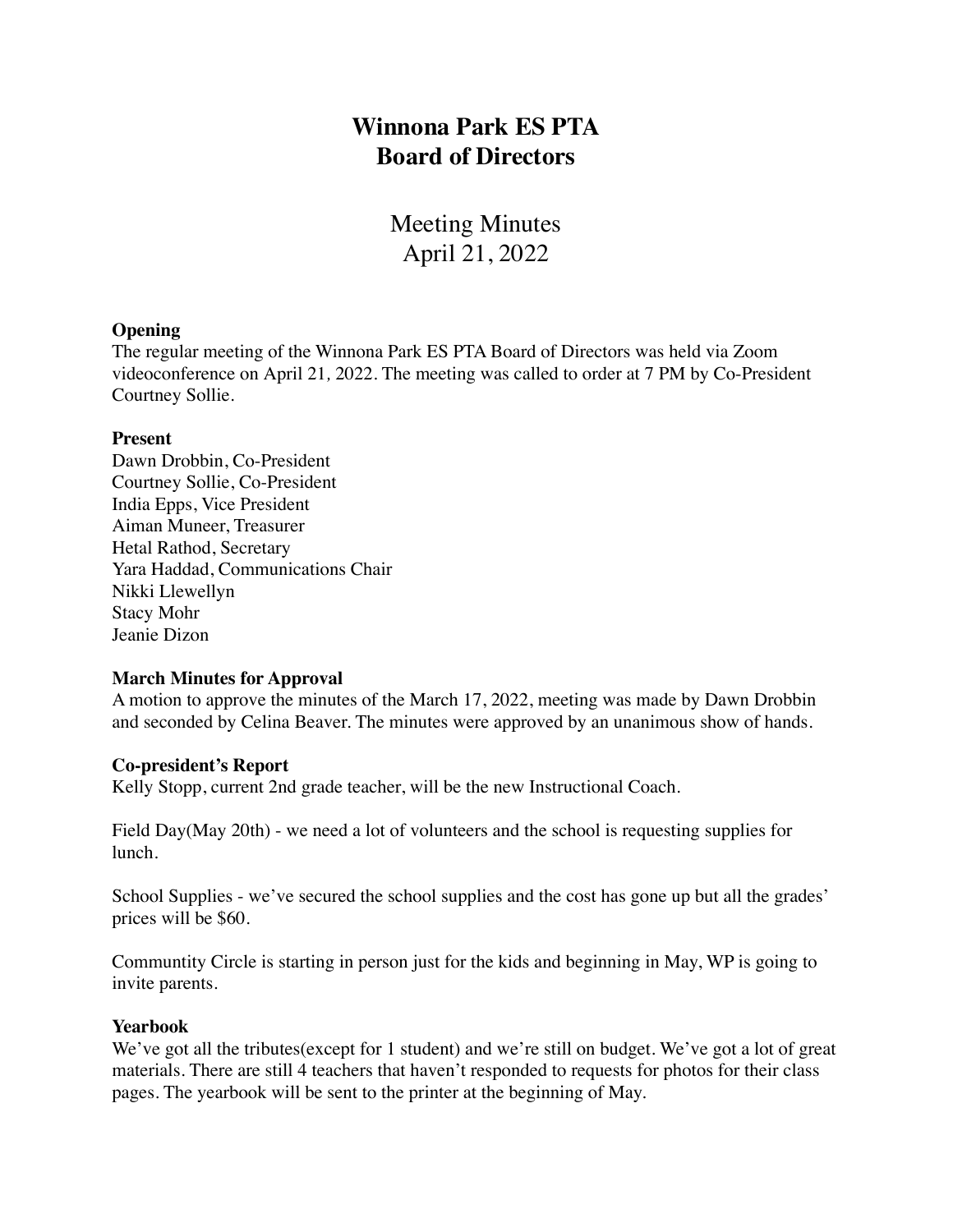# **SnoCone (April 29th)**

The committee has secured 2 trucks so that people don't have to wait in long lines. They're also working on trying to secure a food truck. They have also secured a band who is not charging money but are asking for donations to a cause they support. The total cost for the event is \$1200. \$650 has been budgeted and they were able to get a sponsor for \$250 but are short \$300.

A motion was made by Courtney Sollie to give the committee an additional \$300 to cover the rest of the expenses. The motion was passed by an unanimous show of hands.

### **Walk-n-Roll (May 11th)**

This will be our last Walk-n-Roll.

# **Nominating Committee**

We have a slate to present for a vote next month. We'll vote at the start of the meeting and will need a quorum so please make sure to attend the meeting.

Board Slate for 2022-2023 President: Courtney Sollie Vice President: Samantha Britton Treasurer: Issac Husseini Secretary: Yara Haddad Communications: Kanika Sims

# **DEI**

Spring Festival will be on May 7th and mainly being planned by Oakhurst ES and will be held at Ebster. The event is free for all CSD lower and upper elementary schools and for everyone else, it's \$10.

AAPI event is on May 16th and is a Blue's Clues virtual book reading during the school day.

#### **Room Parent**

We have the details for the Teacher Appreciation week under way. The room parents should be sending out the emails soon. We're using the Amazon list for 3 days and the other 2 days, each class will bring something in for the teachers.

The Kindergarten teachers are asking for snacks for 95 kids and is asking for help to buy these products. Courtney thinks that this is for graduation and the Kindergarten and 2nd grade teachers are working on this together and will double check with Ruth.

#### **Adjournment**

The meeting was adjourned at PM by Courtney Sollie. The next meeting of the Board of Directors will be held on Thursday, May 19, 2022, at 7:41 PM, via Zoom videoconference.